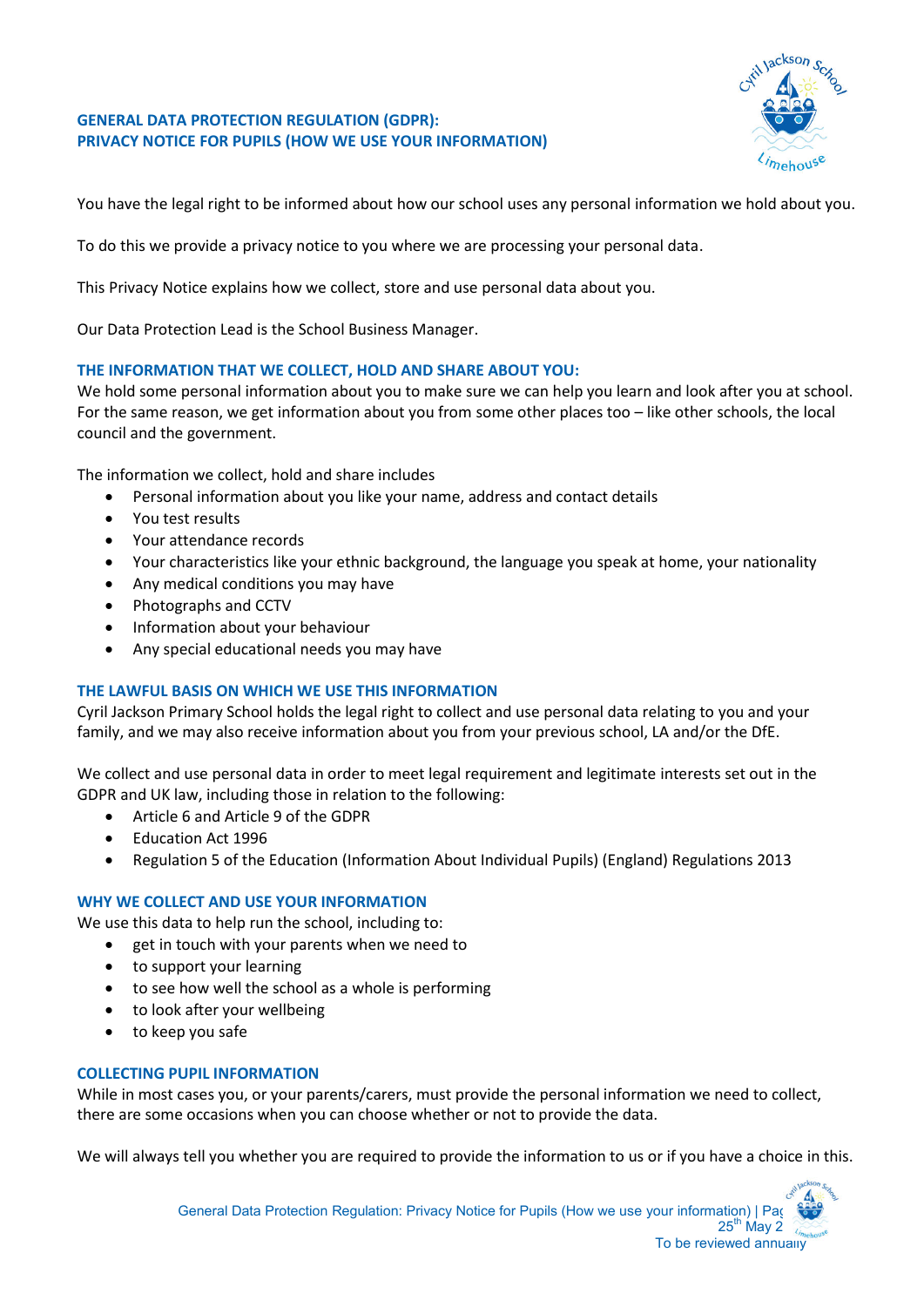### **HOW LONG IS YOUR DATA STORED FOR?**

We keep information about you while you are attending our school. We may also keep it after you have left the school if this is necessary in order to comply with our legal obligations. Our Record Retention Schedule sets out how long we keep information about pupils and this can be obtained from the school's website or the school office.

### **WHO DO WE SHARE YOUR INFORMATION WITH?**

We routinely share your information with:

- the schools that the you attend after leaving us
- our local authority
- the Department for Education (DfE)
- the NHS
- the school nurse
- volunteers contributing to pupils' academic attainment

#### **WHY DO WE SHARE YOUR INFORMATION?**

We do not share information about you with anyone without consent unless the law and our policies allow us to do so.

When it is legally required, or necessary for another reason allowed under data protection law, we may share personal information about you with the people including the ones we listed above.

We are required to share information about our pupils with our local authority (LA) and the Department for Education (DfE) under section 3 of The Education (Information About Individual Pupils) (England) Regulations 2013.

#### **THE NATIONAL PUPIL DATABASE (NPD)**

We are required to provide information about you to the Department for Education (a government department) as part of data collected such as the school census.

Some of this information is then stored in the National Pupil Database, which is managed by the Department for Education and provides evidence on how schools are performing.

The database is held electronically so it can easily be turned into statistics. The information it holds is collected securely from schools, local authorities, exam boards and others.

The Department for Education may share information from the database with other organisations which promote children's education or wellbeing in England. These organisations must agree to strict terms and conditions about how they will use your data and how they will keep is confidential.

To find out more about the NPD, go to [https://www.gov.uk/government/publications/national-pupil-database](https://www.gov.uk/government/publications/national-pupil-database-user-guide-and-supporting-information)[user-guide-and-supporting-information.](https://www.gov.uk/government/publications/national-pupil-database-user-guide-and-supporting-information)

You can find out more information about the department's data sharing process, please on their webpage: <https://www.gov.uk/data-protection-how-we-collect-and-share-research-data>